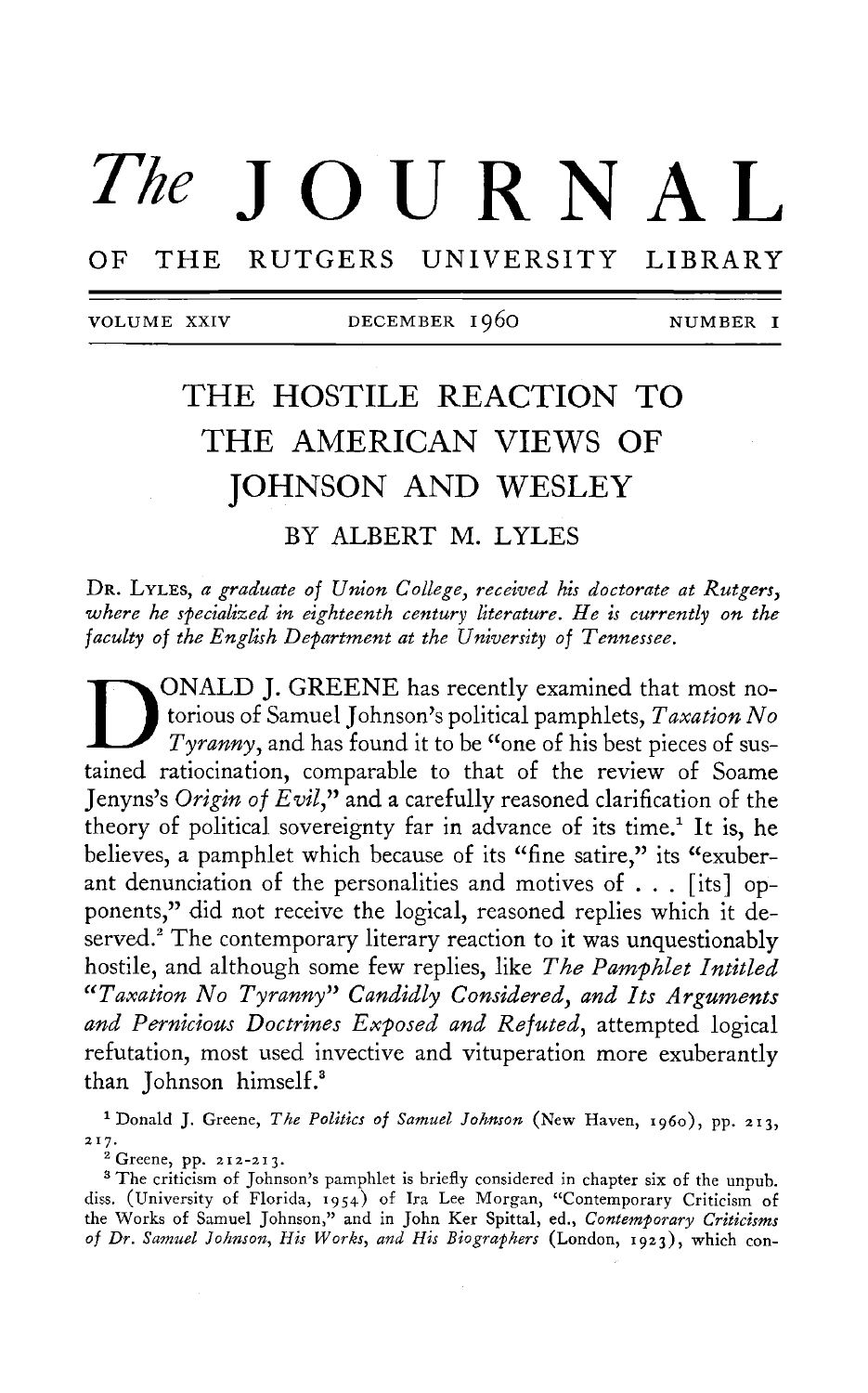Yet to measure the critical response to *Taxation No Tyranny*, one cannot consider it alone. In October, 1775, eight months after *Taxation No Tyranny* had appeared, John Wesley published *A Calm Address to Our American Colonies*, largely abridged from *Taxation No*  Tyranny but without acknowledgment.<sup>4</sup> By extracting the chief arguments and softening the irony of Johnson's pamphlet, Wesley helped to disseminate the Johnsonian ideas and ultimately to encourage public discussion of the issues.<sup>5</sup> The defense of the relatively unpopular principle of taxation without direct representation and the rebuke to the clarion cry of liberty administered by Johnson and Wesley linked in the public mind two men who despite basically similar beliefs publicly symbolized religious orthodoxy and religious enthusiasm respectively. Their defense of the British government's position on the revolution in the American colonies evoked a common hostile reaction.

The pamphlets of Johnson and Wesley, because of the eminence of the two authors, were significant events in the controversy over the government's conduct of colonial affairs, but seen in the perspective of the extensive propagandizing on all sides, it is surprising that even three years after their appearance the two pamphlets were repeatedly singled out for attack. The explanation may lie partially, as I have suggested, in the eminence of the two authors, since the names of one or both would be familiar to almost everyone, but certainly also in the effectiveness of their presentation of the conservative position, which their opponents sought to demolish.<sup>6</sup>

**siders only the criticism published in the** *Monthly Review.* **I have found only one attempt to examine specifically the satiric characterizations of Johnson: Robert C. Whitford's "Lexiphanes : Satire's View of Doctor Johnson,"** *South Atlantic Quarterly***, XI X (April, 1920), 141-156 .** 

**<sup>4</sup> The exact relationship of the two pamphlets will be considered later.** 

<sup>&</sup>lt;sup>5</sup> The reviewer of a reply to Wesley's *Calm Address* in the December 1775 Monthly *Review* **asserted that Wesley's pamphlet had "occasioned the very important points in dispute between Great Britain and her colonies to be discussed in a plain and intelligible manner, suitable to the understandings of common readers."** *Monthly Review,* **LIII**   $(1775)$ , 514. Luke Tyerman (*The Life and Times of the Rev. John Wesley, M. A.*, **6th ed. [London, 1890], III, 191) wrote that forty thousand copies of Wesley's pamphlet were printed in three weeks.** 

**<sup>6</sup> Capel Lofft, in** *Observations on Mr. Wesley's Second Calm Address, and Incidentally on Other Writings ufon the American Question* **(London, 1777), explained that he had answered Wesley because Wesley's connection "with a person in a high post of ministerial confidence [Lord Dartmouth] gives something of a more authoritative cast to what is said by him on this occasion" (p. 4).**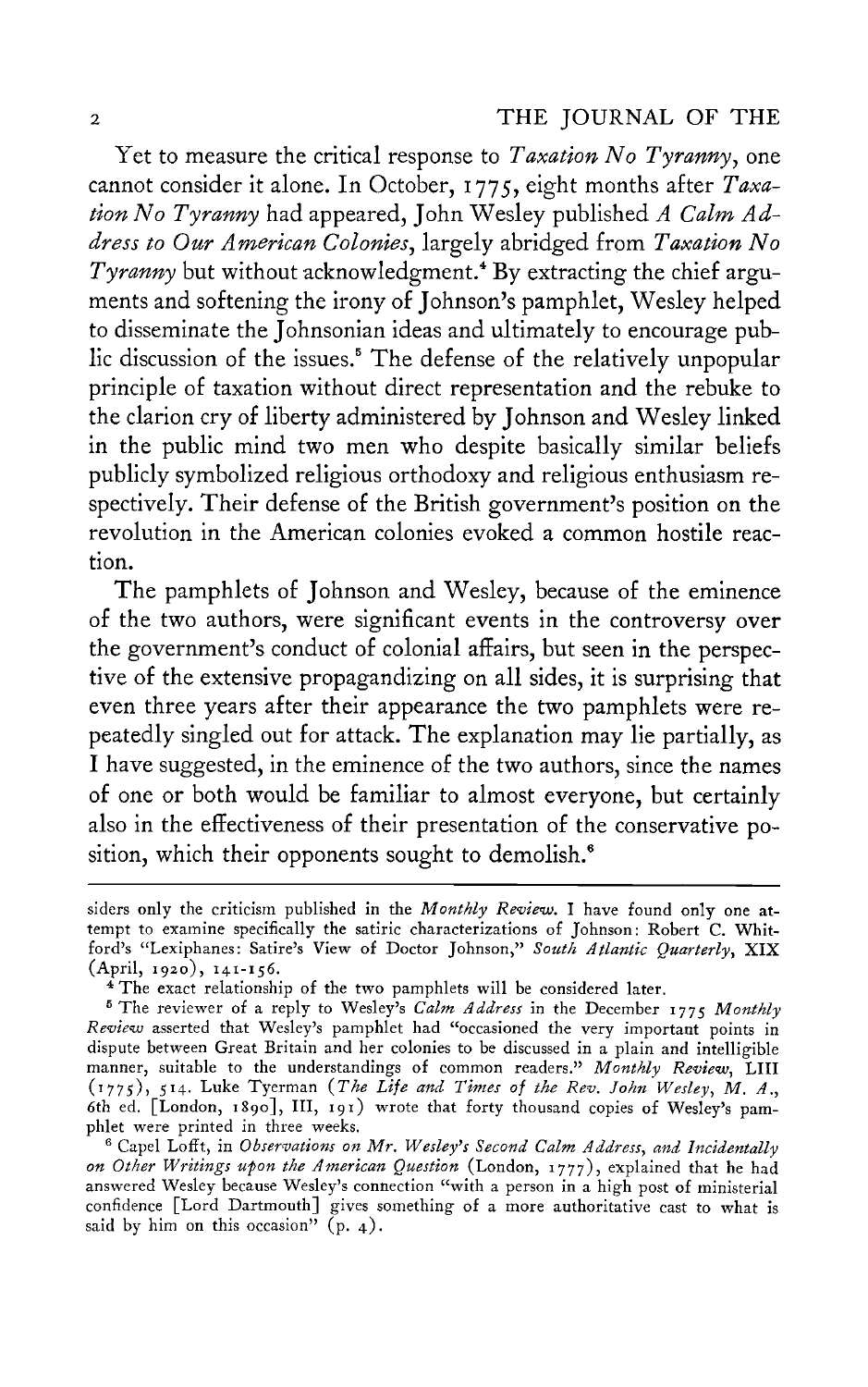Examination of the government's policy on American affairs was frequent and public. Both the *London Magazine* and the *Monthly Review* devoted portions of their monthly lists of publications to the American controversy. The following titles, chosen almost at random, indicate some of the range of opinion expressed: *An Argument in Defence of the Exclusive Right Claimed by the Colonies to Tax Themselves; Some Candid Suggestions Towards Accommodation of Differences with America; A Friendly Address to All Reasonable Americansy on the Subject of Our Political Confusions; A Farther Examination of Our Present American Measures*, and of the Reasons *and the Principles on Which They Are Founded; The Respective Pleas and Arguments of the Mother Countryy and of the Colonies<sup>y</sup> Distinctly Set Forthy and the Impossibility of a Compromise of Differences . . . Plainly Demonstratedy* and *American Patriotism Farther Confronted with Reasony Scripturey and the Constitution.* Although many of the authors preferred anonymity, the controversialists included, in addition to Johnson and Wesley, John Shebbeare, like Johnson a government pensioner (whose being awarded a pension, according to Boswell, provoked a newspaper to write "that the King had pensioned both a *He*-bear and a *She*-bear"); Josiah Tucker, Dean of Gloucester: John Fletcher, a Wesleyan Methodist, one of whose replies to attacks on the *Calm Address* was corrected for the press by Lord Dartmouth;<sup>7</sup> Caleb Evans, a Baptist minister of Bristol; Richard Price, the moral philosopher and later Unitarian minister: James Murray, an independent minister of Newcastle-upon-Tyne; Samuel Estwick, assistant agent for Barbados; and Adam Ferguson, the Scottish philosopher and historian. In addition, Richard Brinsley Sheridan had begun notes for an answer to Johnson.<sup>8</sup>

From the flood of publications on the American question, *Taxation No Tyranny* and the *Calm Address* were repeatedly chosen as targets by indignant friends to the American cause. Boswell recorded that in April, 1775, Johnson believed that *Taxation No Tyranny* had not been attacked enough,<sup>9</sup> but later he must have been satisfied. The replies attacked his and Wesley's pamphlets separately and together,

**<sup>7</sup> T . B. Shepherd,** *Methodism, and the Literature of the Eighteenth Century* **(London,**  1940), p. 234.

**<sup>8</sup> Thomas Moore,** *Memoirs of the Life of the Rt. Hon. Richard Brinsley Sheridan*  **(New York, 1853), II, 101; Morgan, p. 240.** 

<sup>&</sup>lt;sup>9</sup> Boswell's Life of Johnson, ed. G. B. Hill, rev. ed. by L. F. Powell (Oxford, 1934), **II, 335-**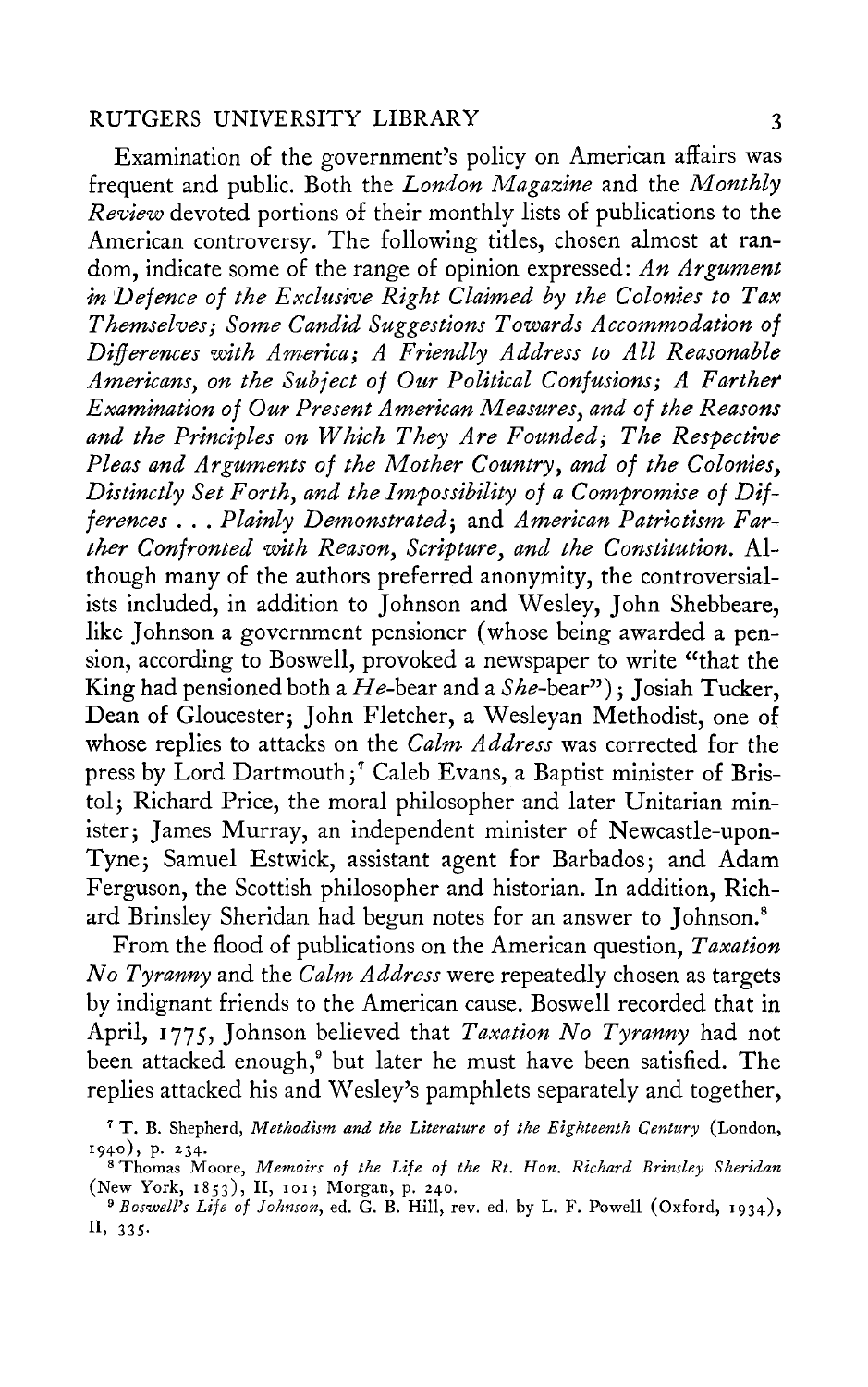attempted logical refutation of their principles, but primarily ridiculed and damned both pamphlets and their authors. Courtney, the Johnson bibliographer, lists ten replies, including three satires, to Johnson's pamphlet.<sup>10</sup> But this total is misleading, since it does not include reviews, which were often occasions for direct replies,<sup>11</sup> and anti-government pamphlets not primarily responses to Johnson. At least twenty-nine publications, exclusive of reviews, were aimed at either Johnson or Wesley, and many did not limit themselves to one target.<sup>12</sup> A telling action also was the reprinting of one of Johnson's early political pamphlets, Marmor Norfolciense; or, an Essay on an *Ancient Prophetical Inscription in Monkish Rhyme Lately Discovered near Lynn in Norfolk* (1739). Through the device of a prediction of a time of national unrest and turmoil strikingly parallel to the early eighteenth century, the pamphlet had ironically attacked the Hanoverian George II. The new edition of the pamphlet, which a reviewer in 1775 called "a bloody Jacobitical pamphlet, on the most avowed anti-revolutional principles," was dedicated to "Samuel Johnson, LL.D.," now the defender of George III.<sup>18</sup>

Because the opponents of Johnson and Wesley repeatedly alluded to the relationship of Wesley's *Calm Address* to *Taxation No Tyranny,* I shall summarize the development of Wesley's views on the American question and the circumstances of the appearance of the *Calm Address.* 

As early as 1770 in *Free Thoughts on the Present State of Public Affairs* Wesley had asserted that "he did not defend the measures which had been taken with regard to America; and that he doubted whether any man could defend them either on the foot of law, equity, or prudence."<sup>14</sup> And as late as 15 June 1775, he indicated clearly that his sympathies lay with the Americans. From Ireland he wrote the Earl of Dartmouth, Secretary of State for the Colonies: "All my prejudices are against the Americans. For I am an High Churchman,

**1 0 William Prideaux Courtney,** *A Bibliography of Samuel Johnson***, rev. by David Nichol Smith (Oxford, 1915), pp. 125-127 .** 

**1 1 The review in the** *London Magazine* **(March, 1775), was particularly severe.** 

**1 2 In addition to those replies and attacks which I have examined, I have used for titles and reviews the** *London Magazine***, the** *Gentleman's Magazine***, and the** *Monthly Review.* 

**1 3 Spittal, p. 387. Greene suggests that Johnson, replying to criticism of his apparent change in attitude, might have explained "that George I and George II allowed the government of the country to be kept under the thumbs of the Whig plutocracy and George III did not" (p. 186).** 

**1 4 George Otto Trevelyan,** *The American Revolution***, new ed. (London, 1905), III, 266.**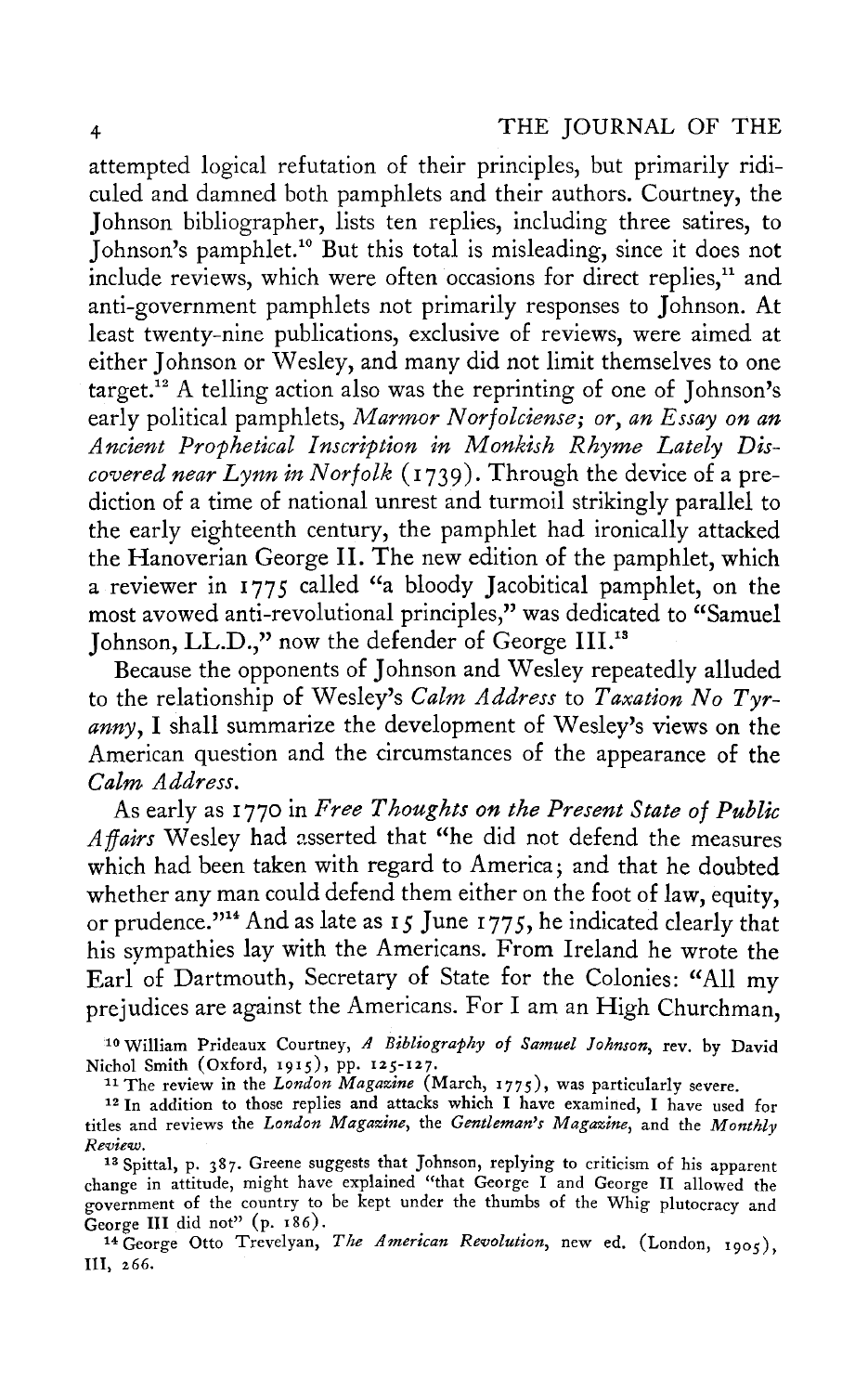the son of an High Churchman, bred up from my childhood in the highest notions of passive obedience and non-resistance. And yet, in spite of all my rooted prejudice, I cannot avoid thinking . . . that an oppressed people asked for nothing more than their legal rights, and that in the most modest and inoffensive manner which the nature of the thing would allow."<sup>15</sup> Although *Taxation No Tyranny* had appeared in March, Wesley had not yet seen it. Then in October, while Johnson was in France, Wesley published the *Calm Address*, which denied that the Americans had been deprived of any legal rights.

Wesley in a prefatory address to the second edition attributed the change in his views to having read *Taxation No Tyranny* : "as soon as I received more light myself, I judged it my duty to impart it to others."<sup>16</sup> But as Umphrey Lee indicates, the cause of Wesley's change was not so simple. Basically a conservative who had inherited a tradition of loyalty to the crown, Wesley had sympathized with the Americans until they actually rebelled. Lee indicates that because of Wesley's presence in Ireland and his illness he probably read Johnson's pamphlet and the official report of the Battle of Lexington ( 19 April) at approximately the same time, in the last half of June.<sup>17</sup> Thus, Wesley was affected not only by the rhetoric of Johnson's pamphlet but also by his own repugnance to disloyalty and rebellion.

The terms used to describe the relationship of Wesley's pamphlet to Johnson's are varied. Later historians have hesitated to label the founder of Methodism a plagiarist, but Wesley's eighteenth-century adversaries openly called his action plagiarism. Wesley, acknowledging his indebtedness in the prefatory address to the second edition, wrote: "I . . . extracted the chief arguments from that treatise, and added an application to those whom it most concerns." $^{\rm 394}$  T. W. Herbert, in a study of Wesley's editing, cites his many minor changes and the addition of a long final section with no counterpart in *Taxation No Tyranny* as proof that the *Calm Address* was not simply an abridgment.<sup>19</sup>

*<sup>15</sup> The Letters of the Rev. John Wesley, A.* **M., ed. John Telford (London, 1931), VI, 156. Wesley sent an almost identical letter on the same day to Lord North.** 

*<sup>16</sup> The Works of the Rev. John Wesleyy* **ed. John Emory, 3rd Amer. ed. (New York, 1856), VI, 293.** 

**1 7 Umphrey Lee,** *The Lord's Horseman* **(Nashville, 1957), pp. 188-190.** 

**1 8 Wesley,** *Works***, VI, 293.** 

**1 9 "John Wesley as Editor and Author,"** *Princeton Studies in English No. 17* **(Princeton, 1940), p. 106. Johnson had defended abridging in** *Considerations on the Case of Dr. T\raffYs Sermons Abridged by Mr. Cave* **(1739).**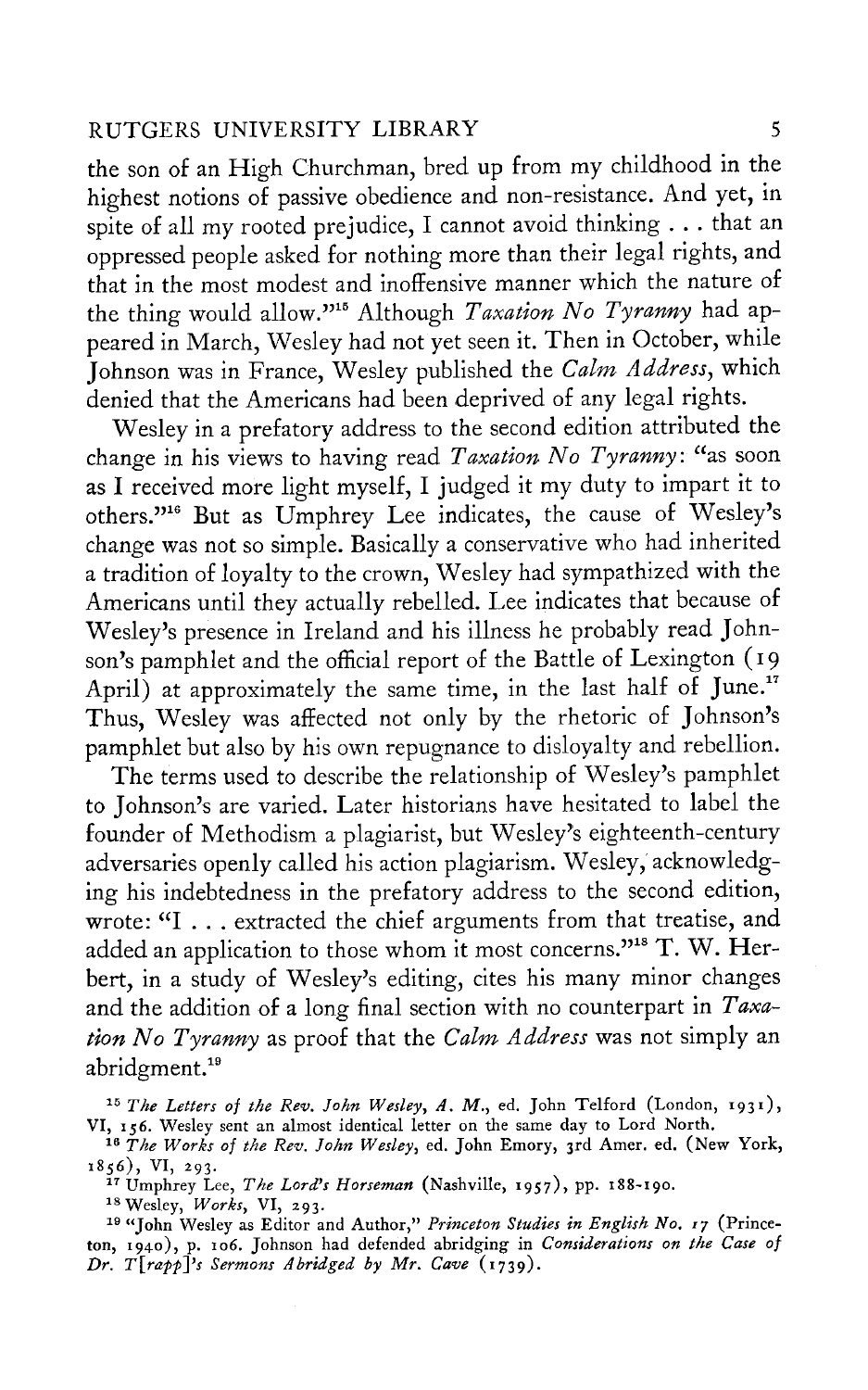Wesley clearly did more than extract the chief arguments from *Taxation No Tyranny*. He followed Johnson's text closely; indeed some passages he took almost verbatim. Yet there is no evidence that Wesley intentionally committed plagiarism. His use of *Taxation No Tyranny* differed from his customary practice in editing and abridging works to provide suitable reading material for his Methodists only in that the pamphlet was a recent publication. But unquestionably he did publish under his name, without acknowledgment and apparently without permission, his adaptation of Fohnson's pamphlet.<sup>20</sup>

Although it is true, as Dora Mae Clark has warned, that the pamphlets of the eighteenth century "are a rather uncertain mirror of public opinion, because like the pier glass they are untrustworthy, flattering or distorting the object which they reflect,"<sup>21</sup> intellectually and literarily they are valuable. The distortion which they show may be what the hostile pamphlet writer saw in the original; more frequently it may be what he wished others to see. Even when we are sure that we do not have a random sampling of public opinion, the image which is created in the hostile pamphlets alone is a testimony to the effectiveness of the original. Here that hostile reaction unmistakably shows *Taxation No Tyranny* and the *Calm Address* as significant defenses of the government's position.

Some of the replies to Johnson and Wesley attempted to refute the arguments of both, but most used satire and ridicule to weaken these arguments and to cast doubts upon the motives of the men who had advanced them. Despite the name-calling the attack is clearly upon the arguments.

The tone of both pamphlets was deprecated. Johnson's *Taxation No Tyranny*, once one granted certain premises, moved to almost irrefutable conclusions, but the force of the arguments was aggravated by Johnson's irony. Wesley's *Calm Address* promised a moderation which the pamphlet did not possess. Although it did not have the devastating irony of *Taxation No Tyranny*, an irony which on other occasions Wesley could command, it was passionately exhortatory and through loose accusations implied that the breach between Eng-

**<sup>2</sup> 0 Herbert asserts that it is not known whether Johnson gave Wesley permission to use his pamphlet (p. 108). Early in 1776 Johnson wrote Wesley a letter of thanks for his support (***T he Letters of Samuel Johnson***, ed. R. W. Chapman [Oxford, 1952], II, 101).** 

**<sup>2</sup> 1 Dora Mae Clark,** *British Ofinion and the American Revolution* **(New Haven, 1930), p. 4.**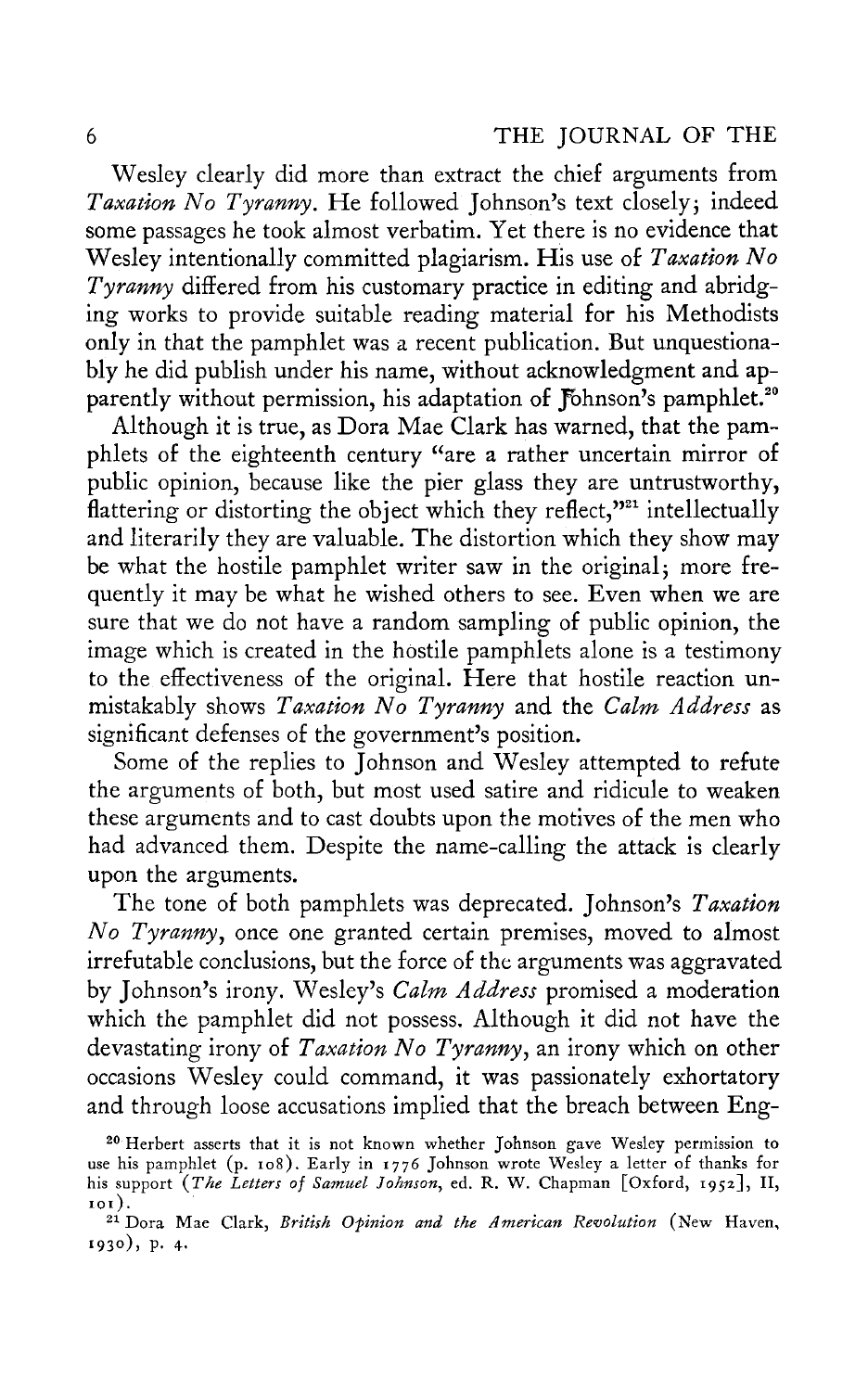land and America was caused by enemies of monarchy. The replies angrily denounced the immoderate language of both pamphlets.

One anonymous pamphleteer asserted that Johnson's pamphlet breathed "nothing but the spirit of tyranny," and he dismissed its other faults: "the tumour of your style, . . . the insolence of your manners, your rawness in the great principles of the subject which you treat, and your universal inaccuracy, or unfairness in arguing, are inferior considerations, and faults that may be forgiven."<sup>22</sup> The title of Wesley's pamphfet offered his opponents an easy way to dramatize its inflammatory language. Repeatedly the replies emphasized and exaggerated the contrast between Wesley's title and the contents of his pamphlet. Even the reviewers, whom one might expect to be slightly less acrimonious than his attackers, noted the absence of calmness. The *Monthly Review*, as it reviewed Wesley's *Calm Address to the Inhabitants of England*, sometimes confused with the earlier *Calm Address*, said of both works: "But much do we fear that his *Calm* Addresses are ill adapted for the desirable purposes of quieting our political tumults. The truth is, that the Author's calmness is only to be found in his *title-pages*; that he is far, very far from being a dispassionate writer; and that the Americans have great reason to complain of him as a *fomenter*, rather than a composer of national discord."<sup>23</sup> The reviewer in the *London Magazine* charged: "This *calm address* was printed to *inflame* the breasts of the English against their American brethren."<sup>24</sup>

Wesley's opponents played as obviously upon the title. The author of one satire of Wesley, which was *<sup>u</sup>Calmly Addressed to the Greatest Hypocrite in England*," accused him of stirring up revenge and of massacring "Mankind with calm address."<sup>25</sup> "Americus," writing in the *Gentleman<sup>y</sup> s Magazine*, implied a contrast between Wesley's religious enthusiasm and the alleged calmness of his address: "You are surely, Sir, too well acquainted with the nature and workings of human passion, to expect any good to arrive from a calm address to men (as you say the Americans are) under the dominion of enthusiasm. The experience of your whole life has been the in-

**<sup>2</sup> 2 The passage from** *An Answer to a Pamphlet, Intitled, "Taxation No Tyranny" Addressed to the Author, and to Persons in Power* **(1775), is quoted in the** *Monthly Review,* **LII (May, 1775), 446, and reprinted in Spittal, pp. 365-6.**  *<sup>23</sup> Monthly Review***, LVI (April, 1777), 309.** 

*<sup>24</sup>London Magazine***, XLIV (October, 1775), 483.** 

*<sup>25</sup> Perfection. A Poetical Epistle* **(London, 1778), p. 36.**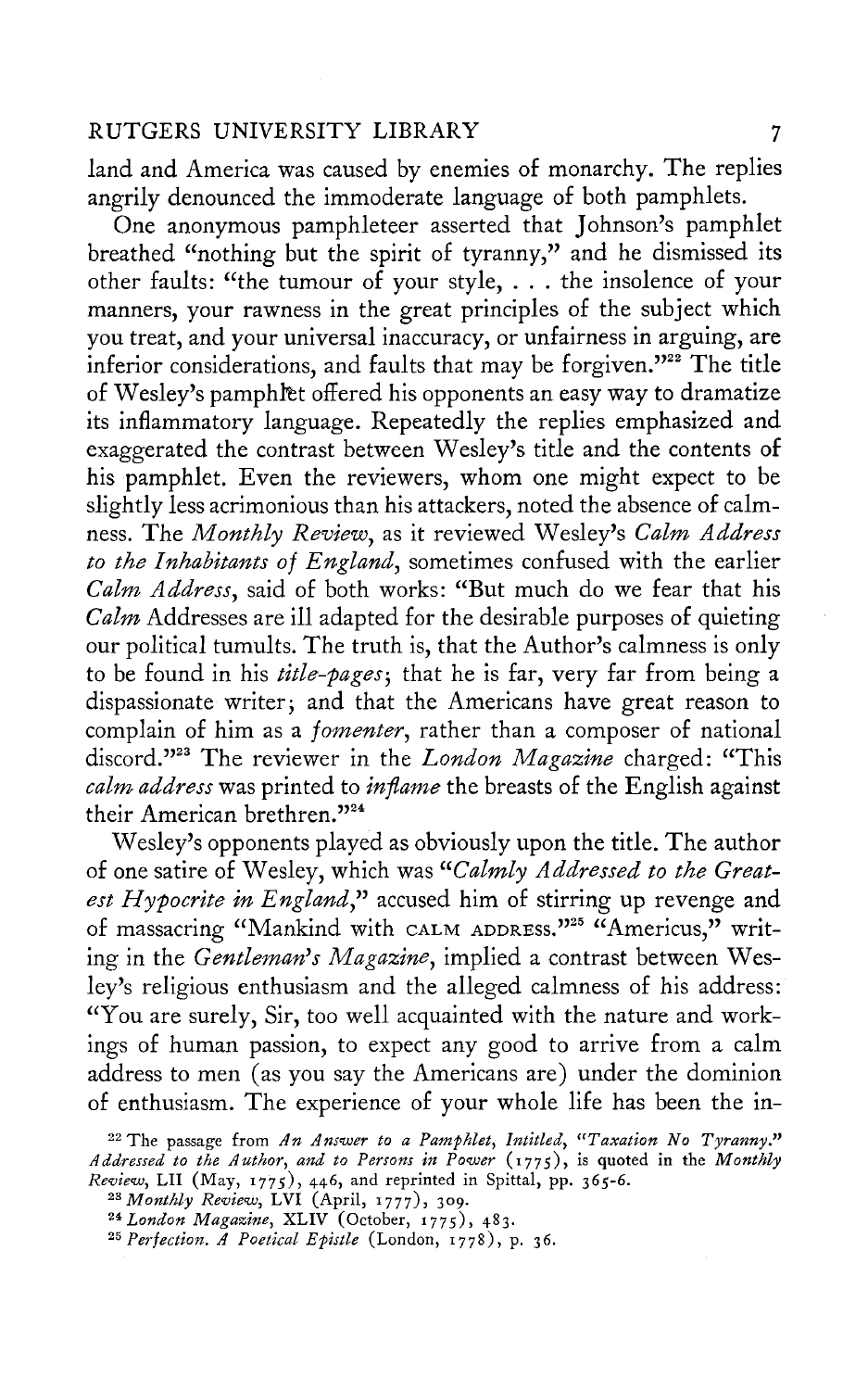fluence of enthusiasm over the calm; but your success as a schismatic is a sufficient proof, that, once aroused, neither reason nor sober sense can controul it." Still another writer pointed to the acrimony which the pamphlet aroused.<sup>26</sup>

Johnson's style obviously lent itself more easily to criticism and ridicule than Wesley's. A few critics singled out phrases from Johnson's work to examine scrupulously or applied phrases from *Taxation No Tyranny* to other statements of Johnson's. One reviewer seized upon Johnson's phrase "To be prejudiced is always to be weak" and<br>referred the reader to Johnson's Journey to the Western Islands to referred the reader to Johnson's *Journey to the Western Islands* to judge its lack of bias.<sup>27</sup> A reviewer of *Marmor Norfolciense*, the anti-Hanoverian pamphlet, attempted a parody of Johnson's style: "as *he* [Johnson] would say, *the man who has arrived to such a degree of moral turfitude, as to militate against the best interests of*  mankind, must be indurated to conviction, and obtunded to remorse."<sup>28</sup> John Hall Stevenson, clearly intending to show both the absurdity of Johnson's position and the convolutions of his style, wrote that the author of *Taxation No Tyranny* had demonstrated "that the constituent has no power, but what his delegate chuses [sic] to allow him; that the constituent does not appoint his delegate; on the contrary, the delegate chuses his constituent: that those that are not his constituents, shall be his constituents virtually; and those that are his constituents, shall not be his constituents virtuously: that those great powers in the delegate, are not acquired by any peculiar act of virtue of his own, but by virtue of his own peculiar act, and in virtue thereof, the colonies are virtually represented."229 Although these passages ostensibly ridicule Johnson's style, under the parody of style is an attack on the man and the principles he affirms.

Wesley's stylistic achievement, as his opponents characterized it, was the simplifying of Johnsonese in order to spread its poison. One satirist attributed to Wesley an awareness of the disproportion "between the poverty and meagreness of . . . [his] own creeping style,

*<sup>26</sup> Gentleman''s Magazine***, XL V (December, 1775), 562 ;** *Political Empiricism : A Letter to the Rev. Mr. John Wesley* **(London, 1776), p. 16.** 

*<sup>27</sup> Gentleman's Magazine* **(March, 1775), page numbered 33 5 but should be 135 .** 

*<sup>28</sup> Monthly Revie<uu* **(October, 1775), p. 360.** 

*<sup>29</sup> An Essay ufon the King's Friends, with an Account of Some Discoveries Made in Italy, and Found in a Virgil, Concerning the Times* **(London, 1776), p. 5.**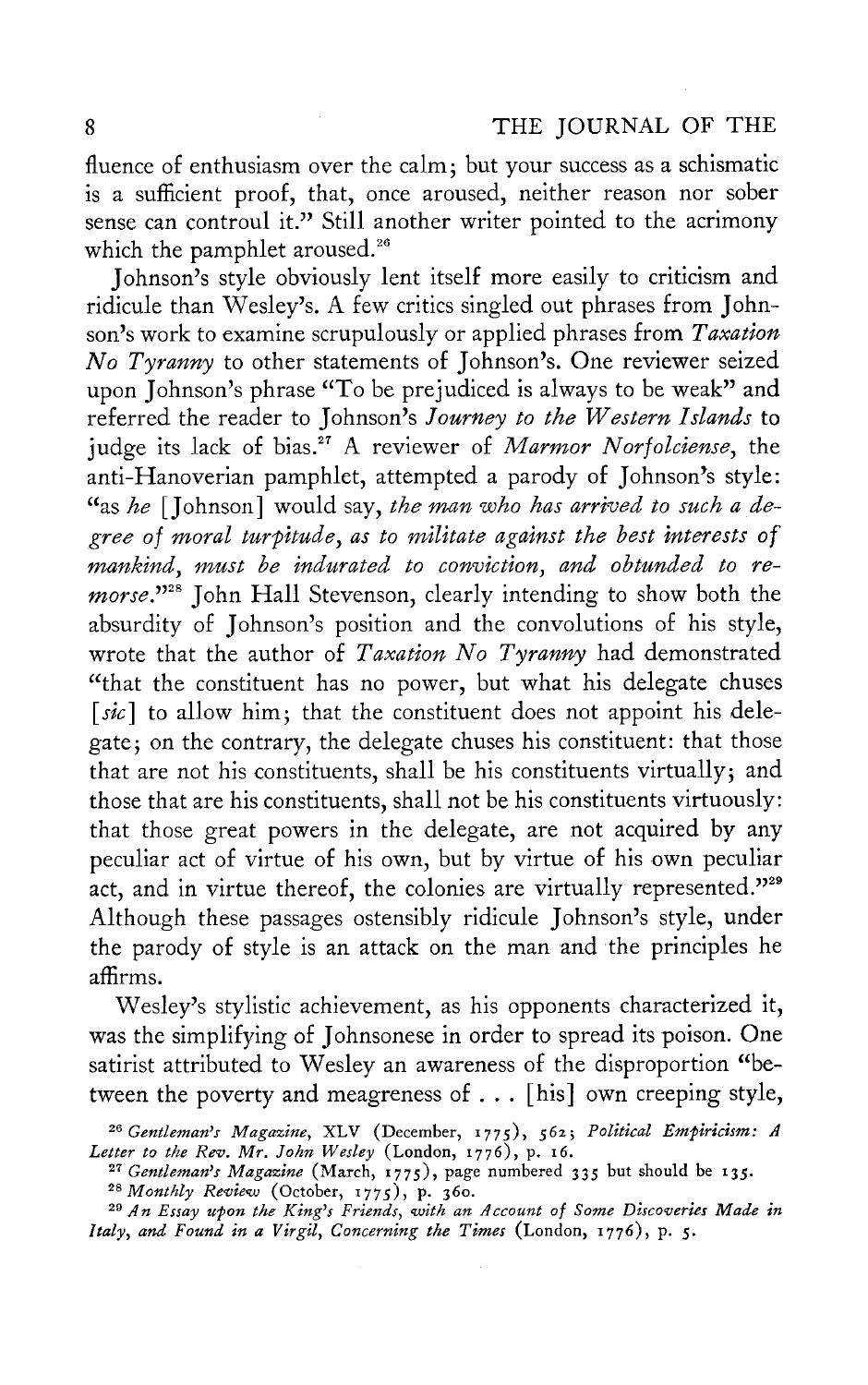and the elevated, sonorous language, the *sesquipedalia verba* of that *Boanerges* in the cause of administration, the venerable POMPOSO."<sup>30</sup> (The author ostentatiously acknowledged Charles Churchill's originating the term *Pomposo*.) "An Englishman," writing in the Lon*don Magazine*, addressed Wesley:

> At thy command the giant periods fall From  $\left[\frac{3}{100}\right]$  is stilts, down on the ground to crawl.<sup>31</sup>

The *Calm Address* is:

*America* bely'd, and J—hns—n minc'd; *Sam's* pompous Arguments *cut out in Shreds,*  To gain the *Moby that Beast with many Heads.<sup>32</sup>*

It is an abstract of *Taxation No Tyranny*, "divested of all that bombast of eloquence, to adapt it to the understanding of common readers, that the poison might spread universally."33

Those opponents who had treated Wesley primarily as simplifier and disseminator of Johnson's ideas gleefully aimed many barrages at Wesley for his unacknowledged use of *Taxation No Tyranny*. And the relationship of the two pamphlets was discovered immediately. The reviewer in the *London Magazine* in October spoke scornfully of its arguments being "*taken verbatim* from pensioner Johnson's Taxation no tyranny' without the least acknowledgement."<sup>34</sup> He openly labelled Wesley a plagiarist. In the months that followed, the opposition pamphlets bristled with references to borrowing and to plagiarism. Capel Lofft, replying to Wesley's second *Calm Address*, spoke of Wesley's having had his eyes opened but suggested: "I think he forgot to refer the public to that marvellous court oculist who had done this cure."<sup>35</sup> The pseudonymous Patrick Bull, creating the fiction that the ghost of a Jesuit had written both pamphlets, told Dr. Johnson that the attribution to Wesley of the views of the *Calm Address* was unjust: "I told him [Johnson] that I was certain he [Wesley] had no just title to the arguments contained in the *Calm Address*, notwithstanding all that his enemies had said. The

*<sup>30</sup> Political Empiricism***, p. 13.** 

<sup>31</sup> "To the Reverend Mr. W.<sup>*//</sup> London Magazine* (December, 1775).<br><sup>32</sup> Sketches for Tabernacle-Frames. A Poem (London, 1778), p. 20.</sup>

*<sup>34</sup> London Magazine* **(October, 1775), p. 537. 3 5 Lofft, p. 26.** 

**<sup>3</sup> 3 Patrick Bull,** *A Wolf in Sheef's Cloathing: or, an Old Jesuit Unmasked* **(Dublin printed, London reprinted [1775]), pp. 8-9.**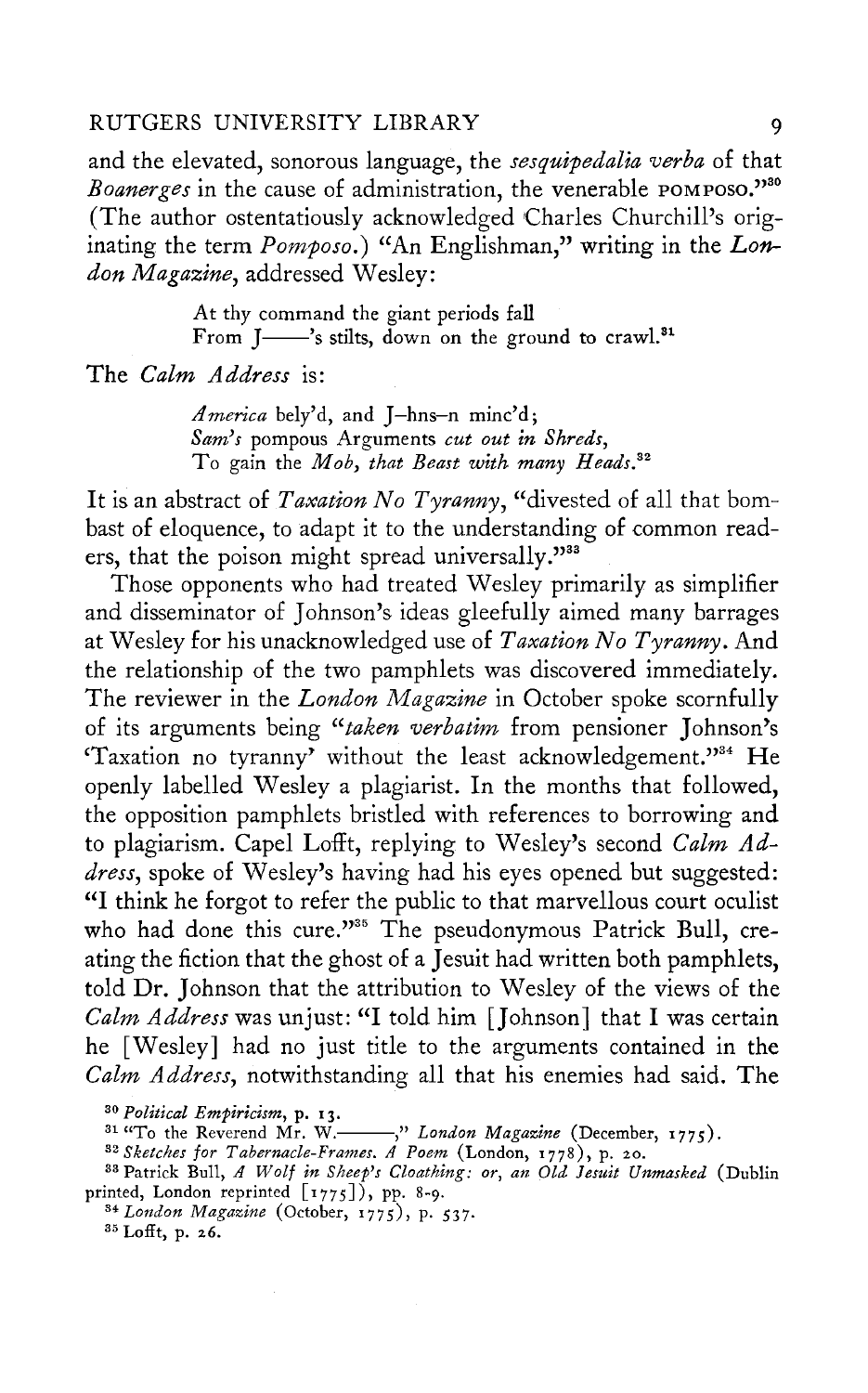Doctor . . . agreed entirely with me in sentiment; adding, at the same time, that he knew the Spirit who was the *real* author of them as well as he knew *himself*, and that the same spirit had lately published a famous pamphlet, entitled *Taxation no Tyranny*."<sup>36</sup> One author applied a passage from *Taxation No Tyranny* to Johnson and Wesley and apologized: "but they are so exactly a-propos (in their present accommodated sense) so expressive of my own idea, that I could not withstand the temptation of *borrowing* them; an action in which I thought myself abundantly countenanced by the honest sanction of Mr. Wesley's example."<sup>37</sup> Other authors less subtle termed Wesley a pirate and "a well-known, *calmy fanatic Plagiary* of Dr *J*——  $s$ -n<sup>*s*</sup> *s* '*Taxation no Tyranny*.' "<sup>38</sup>

Perhaps implying that even Johnson and Wesley could not honestly believe the arguments which they advanced, almost all their opponents sought motives which would explain the publication of *Taxation No Tyranny* and the *Calm Address™* For Johnson they found a ready explanation in his pension, which they asserted had transformed him into a political hack. Although some alleged that Wesley desired a pension, most depicted him as a court sycophant who sought a bishopric from his friend Lord Dartmouth. The author of *Political Empiricism* noted ironically that it is extraordinary "that the proud *Pensioner* and the *apostate Priest*, are the most substantial pillars of the Prerogative, the most zealous friends of government, the most *original* and *disinterested* writers in support of its measures this day in the kingdom."<sup>40</sup> "An Englishman" accounted for Johnson's pamphlet:

> The sum of  $J$ — $\rightarrow$ 's argument is clear,  $J$ — is paid some hundred pounds a year.<sup>41</sup>

Another satirist used Johnson as an illustration of the government's purchasing of devotion to its cause: "Such Treas'ry Floods what

*<sup>37</sup> Political Empiricism,* **p. 19.** 

<sup>38</sup> Voltaire's Ghost to the Apostle of the Sinless Foundery: a Familiar Epistle from: *the Shades* **(London, 1779), p. 445** *Tyranny the Worst Taxation; a Poetical Efistle to the Right Honourable Lord N—, Ostensible Prime M r* **(London, 1778), p. 22.** 

**3 9 Few of the replies suggested that either Johnson or Wesley wrote from personal conviction. One exception was the review of** *Taxation No Tyranny* **in the** *Gentleman's Magazine* **(March, 1775), p. 134, which said that Johnson had written his pamphlet from the heart.** 

**40 P. 22.** 

*<sup>41</sup> London Magazine* **(December, 1775).** 

**<sup>3</sup> 6 Bull, pp. 8-9.**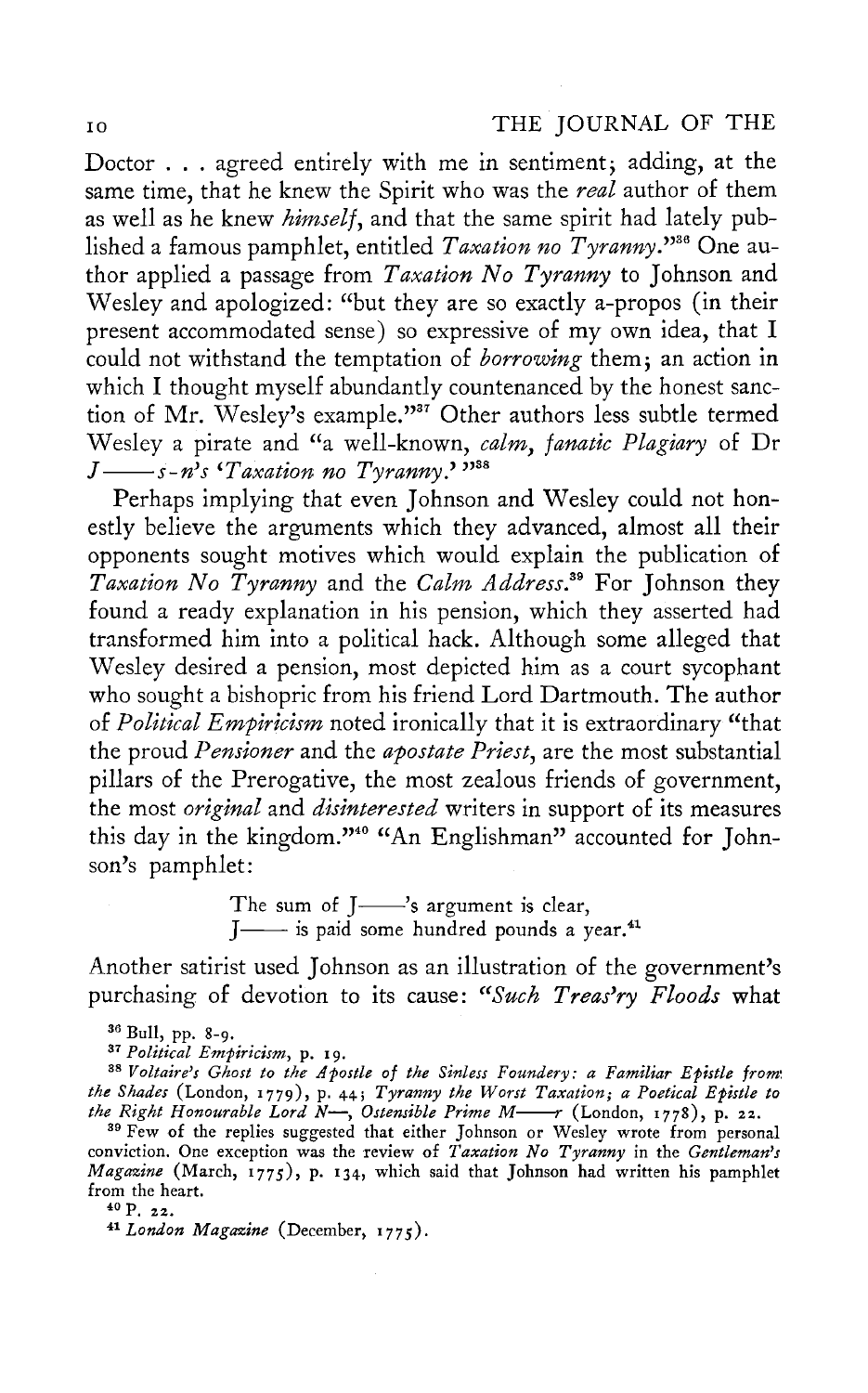*Virtue can resist}"* Johnson, pensioned by the government and given a doctor's degree at the instigation of Lord North, has become "the celebrated *Ministerial Advocate*," as a government hireling.<sup>42</sup>

Although Johnson was belabored as a pensioner, in general he had been consistent in the avowal of his principles. The same could not be said for Wesley. The sudden and dramatic change in his views, publicized particularly through a series of pamphlets by Caleb Evans, gave his opponents an opportunity to account for this change. The author of *Political Empiricism* suggested that the profane might attribute Wesley's sudden political conversion to his corruption "by the mammon of unrighteousness, which is the idol of the children of this world." But he ironically hinted at a parallel between Wesley's change and the Methodist belief in instantaneous religious conver-<br>sion: "You read Dr. Johnson's unanswerable pamphlet; and magna est veritas!-such is the irresistible force of truth, that your whole soul was enlightened in a moment: darkness and error fled before the face of reason and argument. All this is, undoubtedly very natural and face of reason and argument. All this is, undoubtedly very natural and supposeable—that a man of your age and experience, I will not say, inflexibility and steadiness of temper, should be so instantaneously wrought upon by the fastidious conceits of a pensioned hireling."<sup>43</sup> Though he suggested that Wesley had been disappointed in his hope for an American bishopric but had "found it convenient to oblige a certain *pious* Lord in Administration, whom it was impossible to refuse," he later passionately asked: "Do you aspire to stand conspicious on the ignoble list of infamy and venality—amongst those *slaves of state*, the *pensioned* Jacobites and Tories .. . ? "<sup>44</sup> The most stinging rebuke to Wesley was the often reprinted one of "Americus," who wrote: "You have one eye on a pension, and the other upon heaven; one hand stretched out to the  $K \rightarrow g$ , and the other raised up to God. I pray that the first may reward you, and the last may forgive you."<sup>45</sup>

But the most frequent accusation was that Wesley had asked the

*<sup>42</sup> Tyranny the Worst Taxation***, pp. 10, sig. B, 18. The author of** *A Cool Reply to a Calm Address, Lately Published by Mr. John Wesley* **(2nd ed. [London, 1775], p. 5 ) asserted that the ministry which patronized corrupt men because it could not get incorrupt ones would take "especial notice of Mr . John Wesley, who boldly stands forth in the defence of their cause with the specious epithets of learned, good, pious, &c."** 

**<sup>4</sup> 3 Pp. 8-9.** 

*<sup>44</sup> Ibid.,* **pp. 20, 31.** 

*<sup>45</sup> Gentleman<sup>y</sup> s Magazine* **(December, 1775), p. 562.**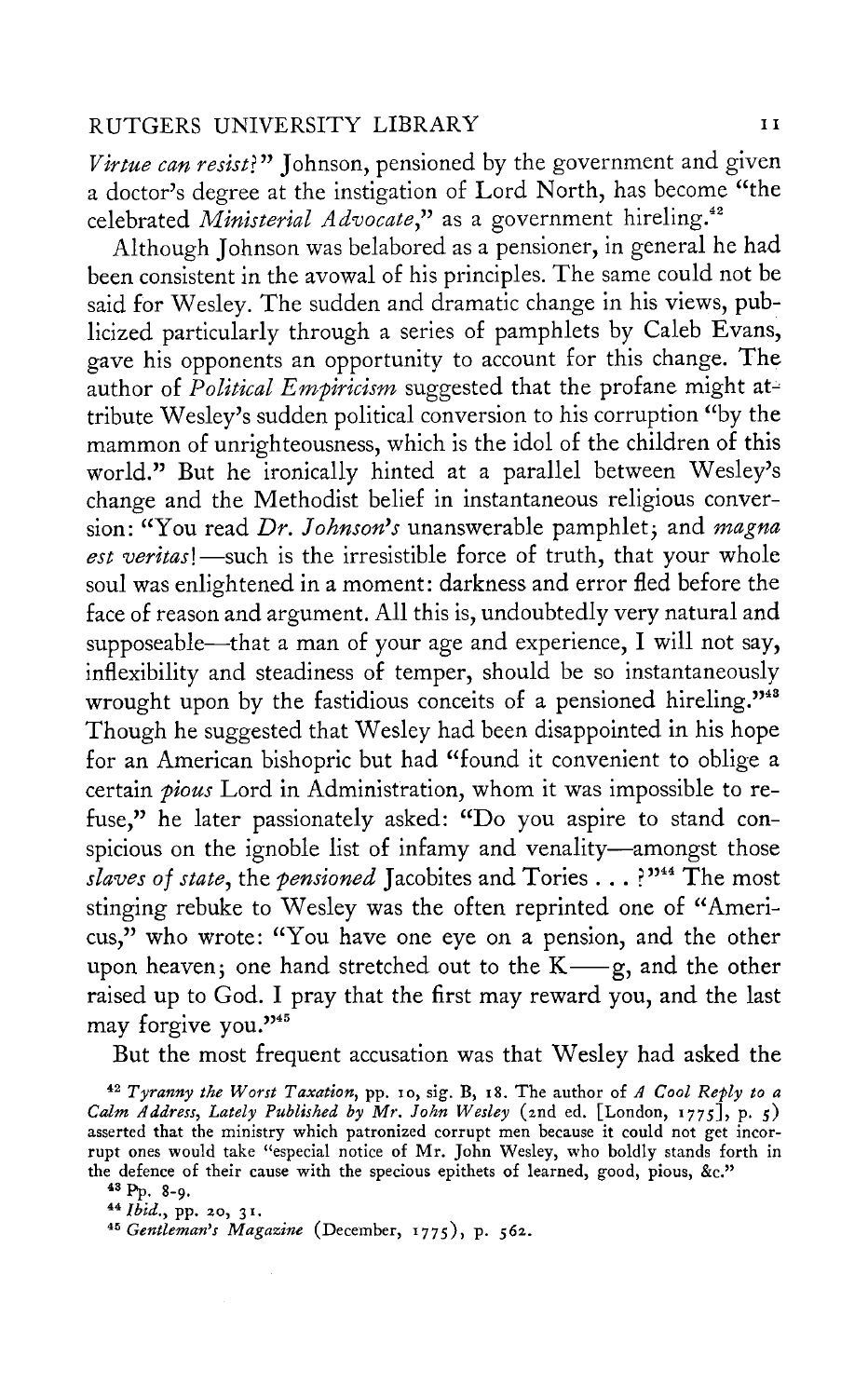price of a bishopric for throwing the weight of his enormous influence behind the government's position. Augustus Toplady, the author of "Rock of Ages," stigmatized Wesley as the covetous priest Vulposo, who plundered Johnson's pamphlet in the hope of getting a bishopric.<sup>46</sup> Patrick Bull, continuing his fiction that the real author of both Johnson's and Wesley's pamphlets was a Jesuit ghost, ironically urged Wesley's preferment: "It has been said, that Mr. Wesley has solicited to be made bishop of Quebec, that he may convert the papists from their errors, which preferment he undoubtedly deserves; whereas whoever dares to maintain the *jacobitical doctrines* contained in the *Calm Address*, instead of *lawn sleeves* should be presented with a *hempen* neckcloth, and, instead of a mitre, his head should be adorned with a white night-cap which in justice ought to be drawn over his eyes."<sup>47</sup> The author of *A Cool Reply to a Calm Address* wondered whether the administration would not reward Wesley with a bishopric but advised him "to sit in sackcloth, and pour dust upon thy head, and earnestly cry for mercy."<sup>48</sup>

Whatever the motivation for their pamphlets, the result, as their opponents summarized it, was unmistakable. Johnson and Wesley had become defenders of tyranny. And those opponents sought to reveal that tyranny, to show that the tyranny masked by the apparently innocuous argument over the right to tax was, in the words of one title, the worst taxation. One satirist asserted that Lord North, the prime minister, put into practice Johnsonian principles and depicted Johnson as an eighteenth-century Machiavelli:

> *Thus* into *Practice Theory* is brought, And future *K* j by *J s-n* may be *taught;*  To *Kim* for *Truth* all *Tyrants* may appeal;  $W$ -sl-y has stamp'd it with the  $Found'ry-Seal.$ <sup>49</sup>

Wesley was depicted as the hireling of tyrants, as a religious knave:

Who, like *Guy Fawkes*, to be thought *fious,*  Destroy's *[sic]* God's works with *loyal* Bias.<sup>50</sup>

*<sup>46</sup> The Works of Augustus M. Toflady, A. B.y* **new ed. (London, 1825), V, 443. The charge that Wesley sought consecration as a bishop was a perennial one. It had appeared as early as 1763 when Erasmus, a Greek Orthodox bishop, had ordained six Methodist laymen. See L. E. Elliott-Binns,** *The Early Evangelicals: A Religious and Social Study*  (London, 1953), p. 2223; Tyerman, II, 486; and Lee, p. 201.<br><sup>47</sup> Bull, pp. 22-23. <sup>48</sup> P. 5.

*<sup>49</sup> Tyranny the Worst Taxation***, p. 22.** 

*<sup>50</sup> Voltaire's Ghost***, p. 45.**